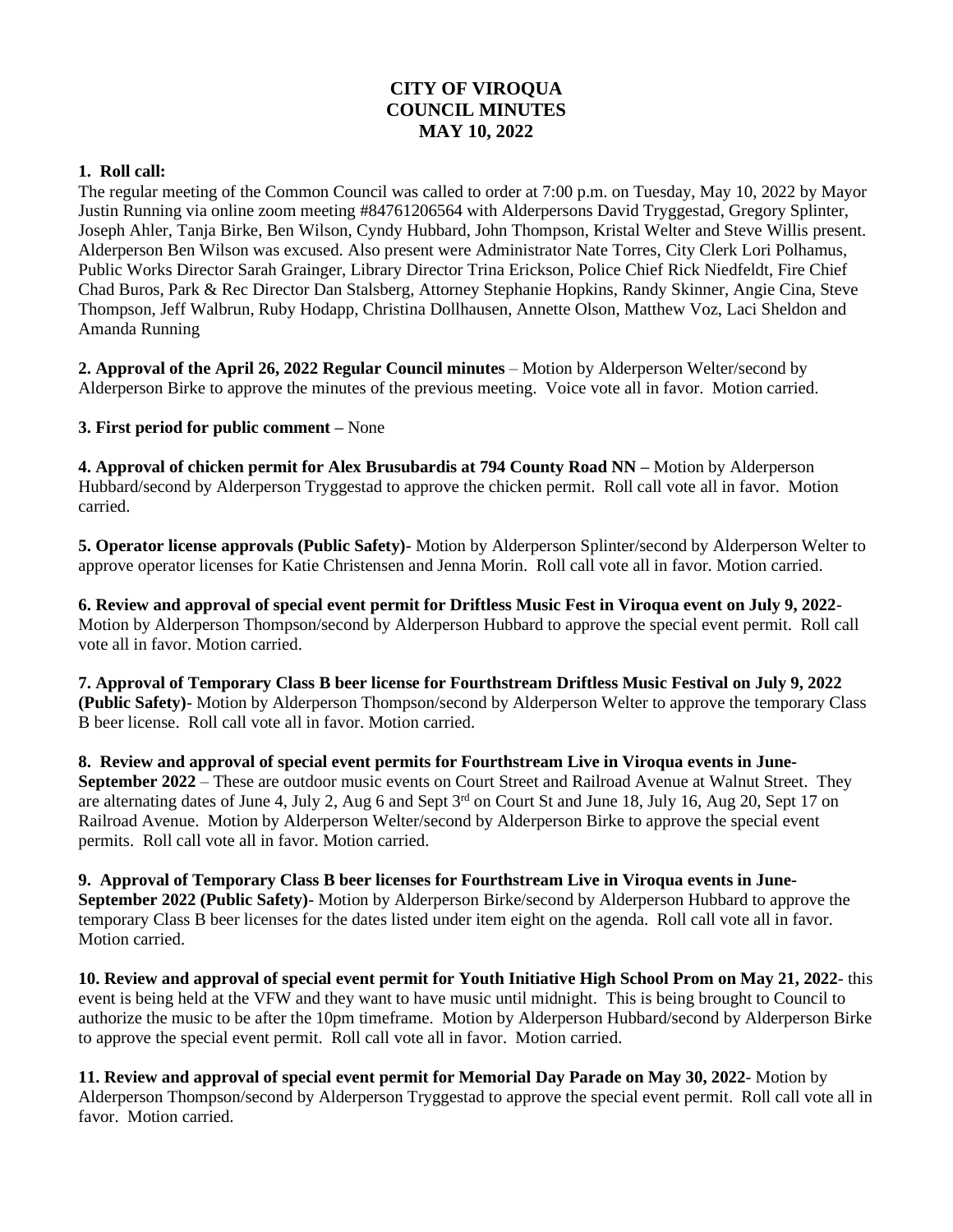**12. Resolution on Officer Curtis O Starry radio call number retirement (Public Safety)** – Officer Starry was killed in the line of duty on 5/13/1953 and a display to honor him is being placed in the new Police Department. This resolution is retiring his radio call number during police memorial week. Motion by Alderperson Thompson/second by Alderperson Hubbard to approve resolution 022RS005. Roll call vote all in favor. Motion carried.

Mayor Running turned the meeting over to Council President Tanja Birke for the next two agenda items.

**13. Discussion and possible action regarding Mayor's position with Running Inc. as it relates to the Shared Ride Taxi grant program**- Polhamus has been working with WIDOT regarding the taxi program and they stated the city is obligated to establish a firewall between all transit contract/procurement business and Justin Running. He will need to recuse himself from all meetings involving the city's contracts or establishment of their budgets and any procurement including computer documents and any other relevant information. We could have a citizen member replace Justin on the procurement for example. Another option we could explore would be to have Westby do the administration of the grant program. Alderperson Birke stated she asked to have this added to the agenda to make sure the Council and public are aware of any potential conflicts of interest. The finance chair will also be signing off on all bills rather than the mayor since the invoice payable to Running's may be included within the bills. Birke would also like to see a formal ethics ruling on this issue with guidance so we make sure everything is being handled correctly. Motion by Alderperson Birke/second by Alderperson Welter to request a formal opinion and guidance from the ethics commission regarding this issue. Roll call vote all in favor. Motion carried.

**14. Resolution for authorized representative to execute documents related to shared ride taxi grant program**-Our grant administrators suggested we designate someone other than Justin Running to sign the contracts and other documents due to the conflict of interest. This would designate the administrator as signatory for any shared ride grant documents. Motion by Alderperson Thompson/second by Alderperson Hubbard to approve resolution 22RS006. Roll call vote all in favor. Motion carried. Justin will no longer be signing on the private side of the contracts either. Other family members are allowed to sign contracts on the private side per Attorney Hopkins.

**15. Approval of historic property designation at 216 S Center Avenue (Historic Preservation)** – The Blue Haus was approved by the Historic Preservation Commission on 3/8/2022 and a public hearing was held 4/12/2022. The family intends to turn it into an Air BNB; however, the Council did not like this decision. Motion by Alderperson Splinter/second by Alderperson Hubbard to approve the designation. Roll call vote all in favor. Motion carried.

**16. Approval of Mathy contract for Arena Drive (Public Works) –** Motion by Alderperson Hubbard/second by Alderperson Willis to approve the contract for \$118,687.00. Roll call vote all in favor. Motion carried. Funding will come from LRIP and Tid 5.

**17. Approval of Council rules and possible amendments relating to virtual participation** – having the virtual option is great for consultants but it will be close to the end of July before the IT software will be ready. Phone participation was discussed and they would like to have the option to be able to vote and be part of quorum if necessary. Motion by Alderperson Hubbard/second by Alderperson Welter to have meetings in person only with the option to participate by phone with the ability to vote and be counted for quorum and this will be revisited when the IT software is ready. Roll call vote all in favor. Motion carried. Motion by Alderperson Welter/second by Alderperson Hubbard to adopt the amendments and changes to the council rules as discussed. Roll call vote all in favor. Motion carried.

**18. Discussion and possible action regarding returning to in-person meetings** – We are moving into the new City Hall on Monday; however, they still have some punch list items to finish with the building. We would like to start having committee meetings the first week in June with the first in-person Council meeting on June 14<sup>th</sup>. Motion by Alderperson Welter/second by Alderperson Thompson to return to in-person meetings in June as discussed. Roll call vote all in favor. Motion carried.